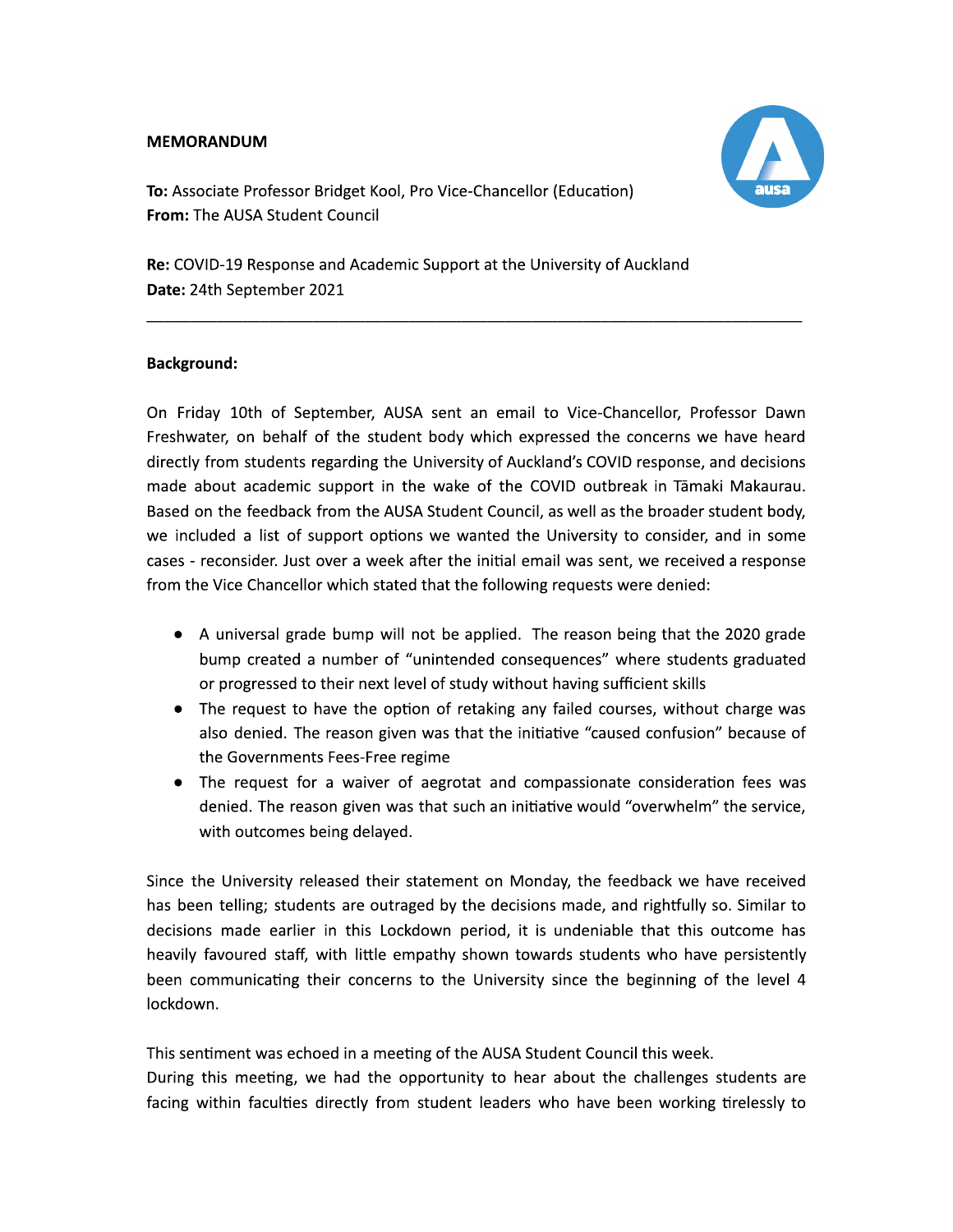support our students. The majority of the discussion focused on academic support, as we know that this is the area in which students are feeling the most pressure. We also had the opportunity to discuss welfare and wellbeing support options, in addition to having an important conversation about the Inspera Smarter Proctoring software.

As a result of these discussions, the AUSA Student Council strongly urges the University to consider taking action on the following recommendations:

# **Academic Support**

. Universal Grade Bump: Students still have to work extremely hard for the initial grade they receive, prior to a Grade Bump being applied. For example, a student that receives a B- has to put in a lot of effort to achieve this grade, bumping this up to a B simply recognises the additional work that could have been produced under 'normal' circumstances. Therefore, the idea that "some students were progressing into their next level of study without having gained sufficient knowledge and skills" is difficult to accept, which is why we urge you to reconsider this decision.

Additionally, the University stated that the decision was also aligned with other Universities across the country who were in unanimous agreement that a Grade Bump should not be applied. Not only did the University commit to this without consulting with students, but this decision does not acknowledge that students based in Auckland have been considerably more disadvantaged. The University of Otago offered a five mark grade bump for assessments completed during the initial lockdown period. Despite the impacts being severe for students in Auckland, a similar approach was not taken by the University of Auckland which is disappointing.

As a compromise, we are requesting a 2.5% grade bump be applied instead. This way, there is some form of recognition given to the impacts on academic performance, while easing some of the concerns raised about students progressing "without having gained sufficient knowledge and skills".

• Flexible deadlines for assessments: The University is aware that the inconsistent and ineffective processes for applying for extensions has been an issue for students long before the COVID outbreak. Despite this, little has been done to address these issues which have been illuminated again during the recent lockdown. While some students have communicated that they have received adequate support from their faculty and have had no issues with gaining an extension, there are a plethora of students who have shared their stories both online and directly to us that paint a strikingly different picture. From inconsistencies between faculties, to a lack of compassion shown by teaching staff that has left countless students disadvantaged, it is evident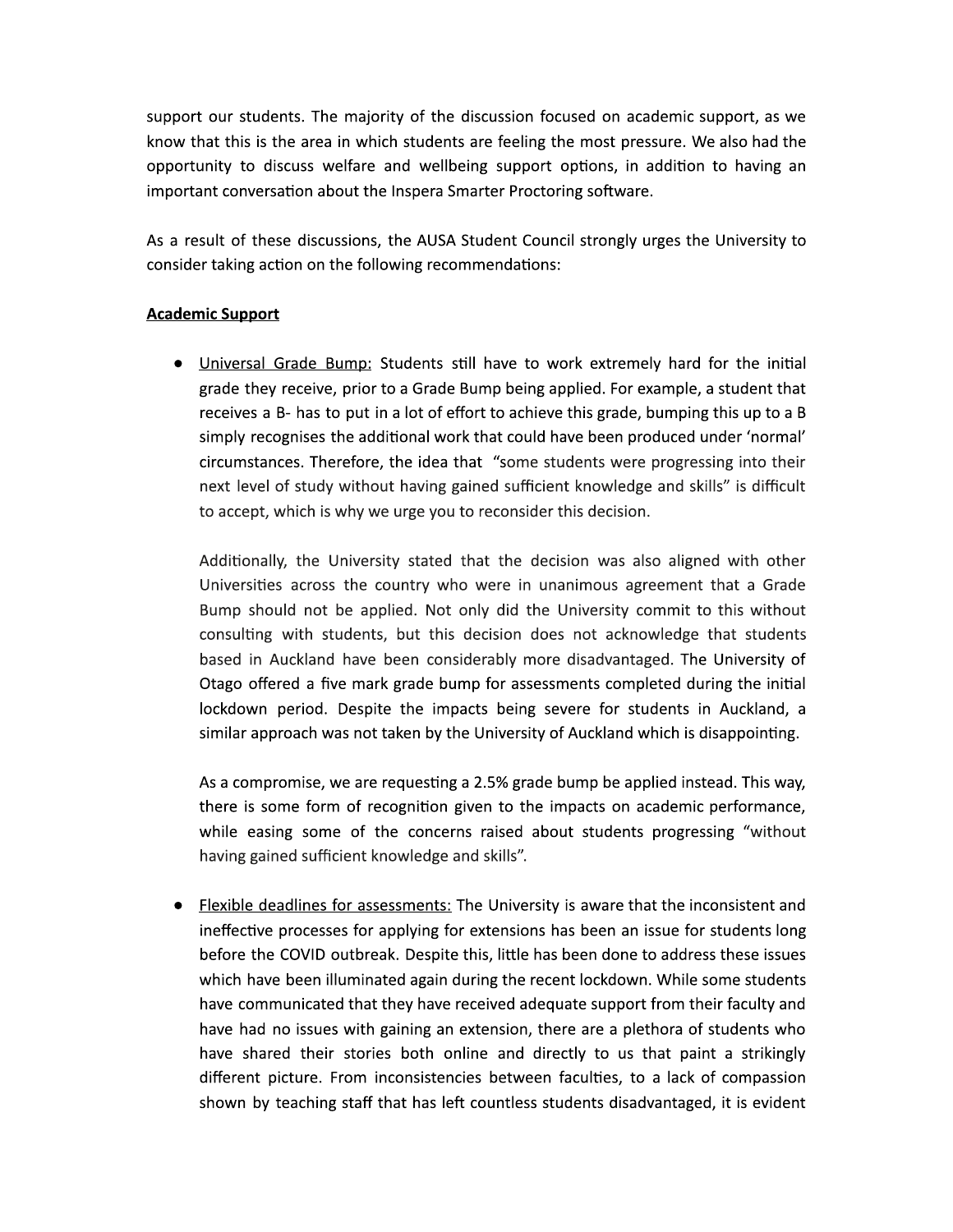that something needs to change. Considering this, we will continue to advocate for a streamlined process to be adopted. This process should be created with the intention of treating student requests fairly, equitably, and above all - with compassion.

- Retaking a failed course with no charge: We strongly urge the University to reconsider your stance on this. Ultimately, the explanation that the initiative caused "confusion and complaints from domestic students because of the Government's Fees Free regime for first-year students already in place" is one that is difficult for us to understand. There are many ways to alleviate confusion about this. Clear and concise communication is a good place to start.
- Waiver of Aegrotat and Compassionate Consideration fees: It's apparent that charging students a set fee to apply for compassionate consideration and aegrotat is a means to deter students from applying in the first place. Considering the financial impacts students are currently facing, in addition to the barriers they may be facing when applying for compassionate consideration and aegrotat, we strongly recommend that the fee for these applications be removed.
- Allowing students to use spaces (alert levels permitting): We are aware that some students have been told that they will not be able to access particular workshops and spaces, regardless of alert levels. This particularly affects students in Creative Arts and Industries (schools such as Architecture), who are still unable to access special equipment and resources which they need in order to complete assignments and final assessments. We encourage the University to have more oversight when it comes to accessing these resources as many students will be disadvantaged by this.
- Fees free extension for postgraduate and doctoral students: Based on our understanding, Honours students have been given a 1-month extension, Masters students a 2-month extension, and Doctoral students a 4-month extension as a result of the recent disruptions. There is a call from Honours students who have asked for their extension to be extended once again given that we have been in alert level 4 for over a month. Honours students are having to fit research, specific courses, and a dissertation into the space of two semesters. Their inability to access labs and research resources has added to the growing pressure. Allowing honours students the two-month extension would be an acknowledgement of this, in addition to providing them with an equal opportunity to produce dissertations.
- Compensation for "lost" parts of course: Many students from the Faculty of Education and Social Work and the Faculty of Medical and Health Sciences have had their practicums cut short, students in Science have also had major practical laboratory components cut completely. As a result, students do not have access to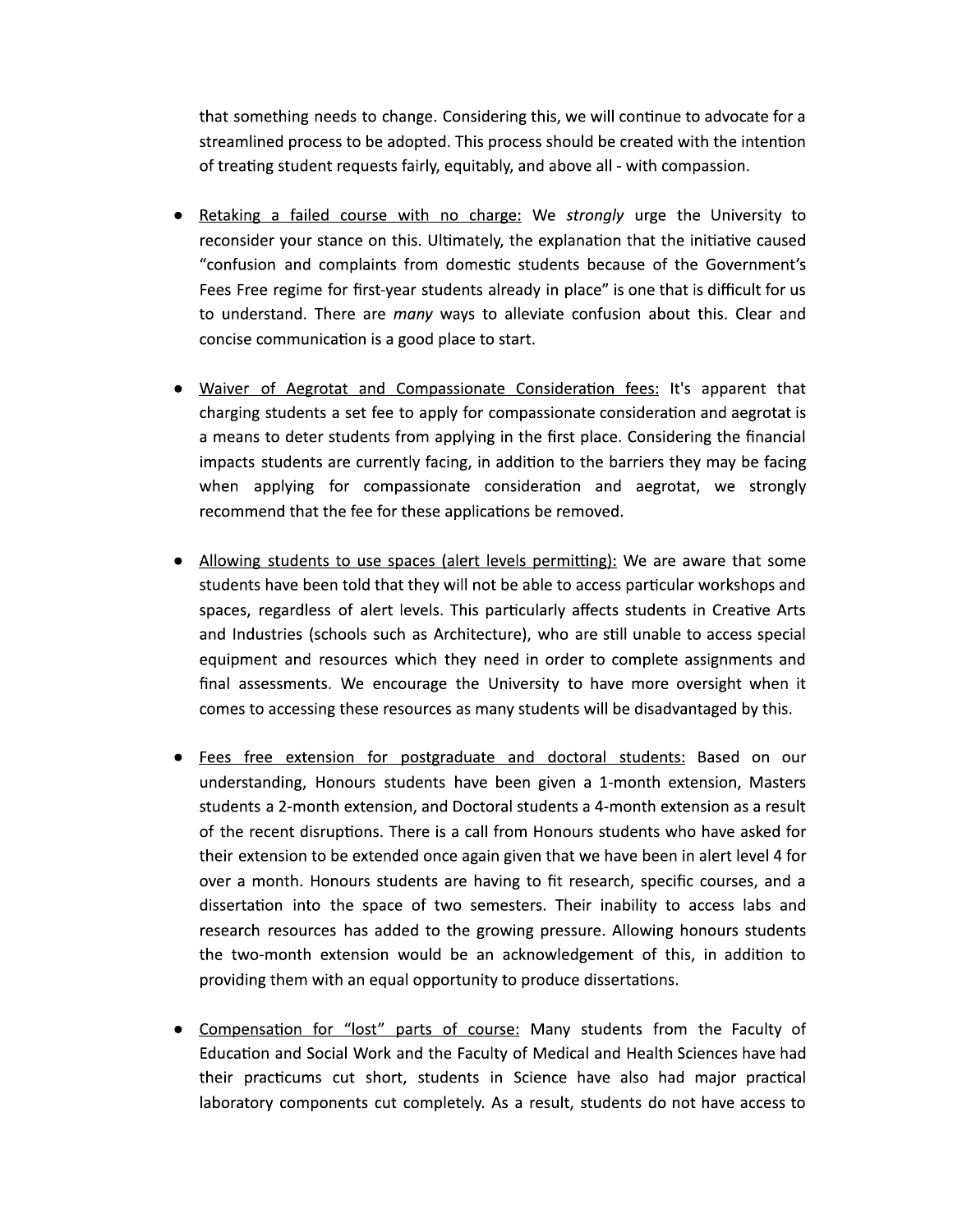many of the physical resources that they are still expected to pay full price for. Not only does this have a financial impact, but many students have been left feeling worried about heading into the workforce without having exposure to major components of the practical training needed. Consequently, we urge the University to consider compensation for such losses, we are happy to discuss how this could look.

### **Inspera SmarterProctoring**

Further to the recommendations above, we strongly ask the University to reconsider the Inspera Smarter Proctoring system for invigilated exams. As more students are becoming aware of the use of this tool, there have been growing concerns around safety and accessibility. Here is a brief summary of what we have heard:

- Students feel this programme is an uncomfortable and invasive breach of privacy. The idea of sitting an exam with a webcam recording every move is understandably very disturbing to many. Having to complete an exam at home already comes with a range of barriers, being recorded through your device will add to the immense pressure students are already under.
- There are particular system requirements that this software needs in order to operate which some students do not have access to. This software may require, in some instances, students to update their existing technology or to download other software that may not be compatible with their device. This has led to concerns that the upgrade could potentially lead to a system crash, which poses further financial implications. Considering this, the question of "does the University have the capability to deliver to all of these students who may need such support?" has been raised.
- Neurodiverse students have also communicated their concerns about the use of the software. We have heard, for example, that a student with ADHD may not be able to stare at their screen for the entirety of their exam, which is something out of their control. Students were recently told by the Examination Services Manager that any "unusual activity" would be flagged, recorded, and checked. Not only does this raise the aforementioned privacy concerns, but it also does not take into account the varying circumstances students may face. We would also like to note that the use of this software was discussed at a meeting of the Vice Chancellor's Student Consultative group which does not have any representation for disabled students, despite AUSA advocating for the inclusion of their voices in decision making.